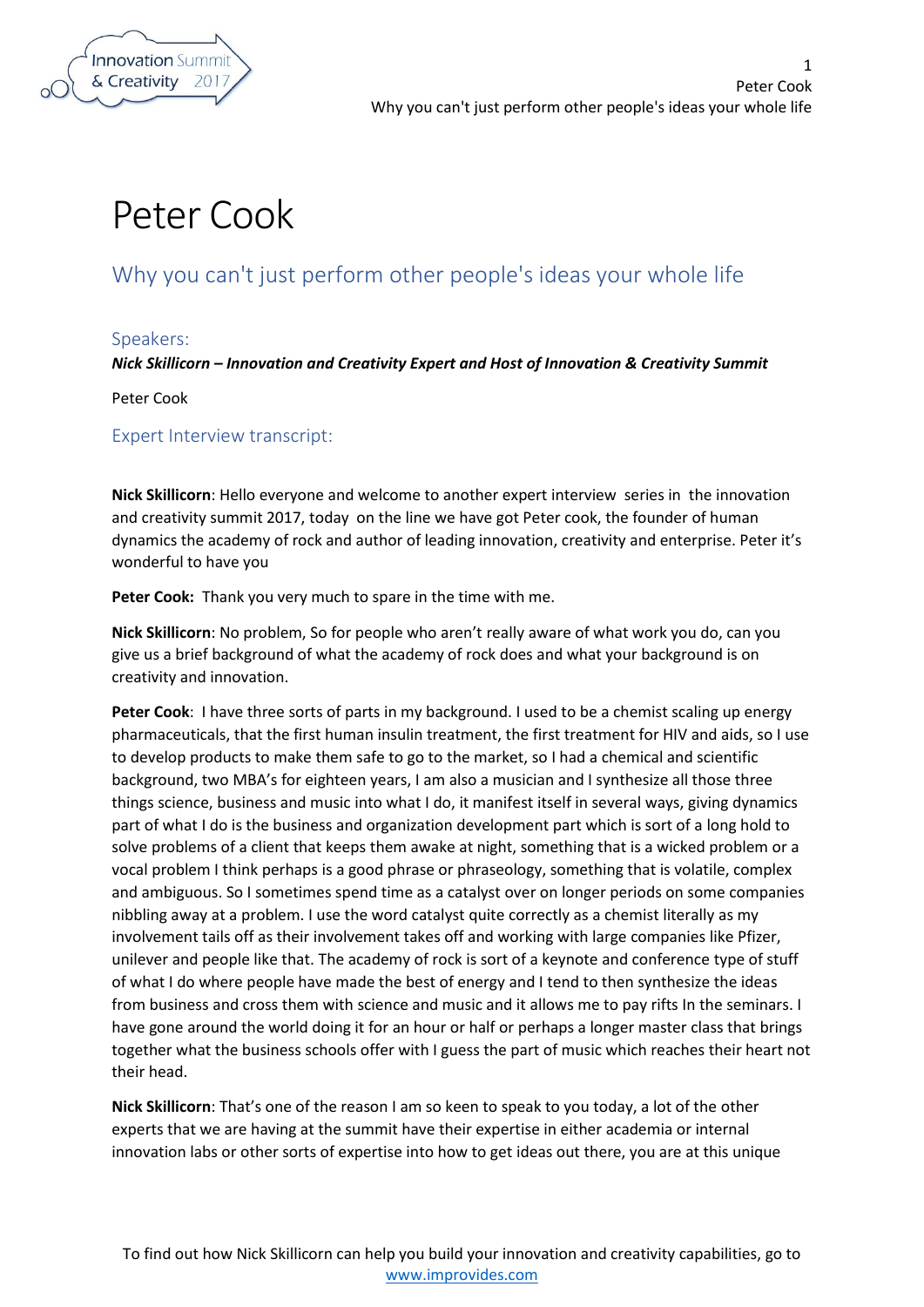blend of the art side and the business side, that's why I am sure you have got a couple of great insights that we are going to learn today.

**Peter Cook**: I am kind of like a Toyota hybrid car really in that respect many people run academic and other people run pragmatist. I am Pragcademic it's a combination of the two, I think to be serious from my own, the combination of business and the arts is an artificial divide that we had when we were very young of being separated into an artist or a mathematician or an engineer but in fact they are not really accepted at the highest level of the greatest physicist or often musical. I think that organizational development is often not just what spreadsheet says and the numbers, when the heart Is not there, the energy and the drive, you don't get any sort of implementation of a great status, you do need you know the math's and arrows to drive a great company and rather companies on the virgin are a very good examples of ones that have both, the sort of the analysis and the passion. You know we have discredited the left and right brain but it's a very good analogy and you need both.

**Nick Skillicorn**: Let's start from the beginning with the art creative side that you mentioned, your background in music, what is your background in music and how do you feel that has evolved your thinking of what creativity is.

**Peter Cook**: Well if you study creative art, these great engineers and business people, you look at what they do when they are alone not obviously the disgust able things that they do when they are alone, you find out that there are certain state, to use the word from nlp that people get themselves into to create some sort of news that is necessary to have great ideas, in my first book which was written about twenty years ago, I look, scoured the earth to this state that caused people to not have creativity like a tap of will, what makes it more probabilistic and you find out lots of things that work for lots of people but they don't work for everyone. So if I run a seminar for hundred people, you don't tend to get you know maybe forty percent on average if you say wondering lonely as a cloud you know wondering about walking being in motion actually for a lot of people really works as a great way of being like having ideas, some people of course really benefit from that if they are introverts where they process their ideas internally and get their energy from the inside so getting away from the office is a great way of doing that. Some extroverts of course don't enjoy brainstorming much more. so there is another dynamic between being alone and being popular or externalizing your ideas. There are other ideas about being distant from an idea. Some people don't get very good ideas when they are sort of sitting on a desk immersed in the ideas, sometimes they need to get distracted. Creativity techniques which are there are many often, I took an MBA course that introduces a hundred and thirty of these things. All a creativity technique does is giving you the recipe; it's not like the cooking recipe for what naturally works. So there is a particular technique that uses, it's called force relationships and maybe you are working on a business development problem that had a congregate market, so a force relationship like you take this pair of glasses and you study them for a while and you put down the business development problem, so let's look at and follow the rule, they are rigid but they have a flexible where you just drop and see what is that going to do with this thing and by taking yourself away from that problem and putting distance between them, sometimes, many times actually we find that people will get great ideas. I have a case in point and a practical example of that, I was working with Pfizer for long enough to go to mention but I won't mention the product but they were looking for a new ideas to break through from a drug that was off pattern and was going to soon be a sort of thrash by the competition and I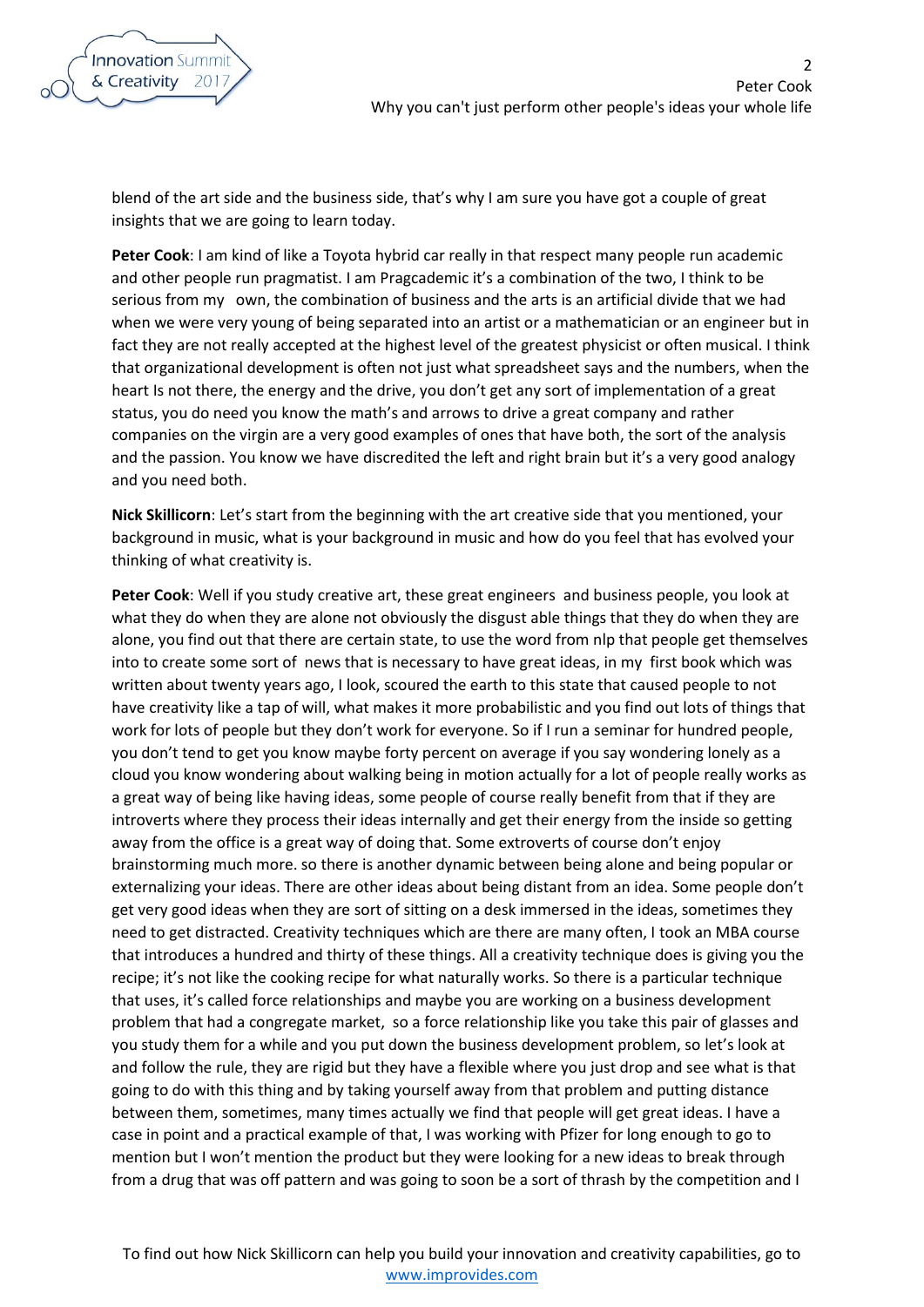3



needed to extend that pattern life saving, if you understood pharmaceuticals a year's pattern life is a lot of money. So we lock them away for a day and half including having a musical jam session to sort of break the ice between all the people and I supplied them with about two types of paper, magazine lifestyle and research papers in one corner and in fact I had the tele tubbies take in another corner with little lifestyle magazines inside it for people to sort of read. I still told people not to go into the other corner better study at the lifestyle magazine instead but quite surprisingly they did study the lifestyle magazines and I bought a load of sort of off topic magazines, they were honest enough to admit that the breakthrough, they had that seven ideas that they implemented for the day and a half we spent together and this is the most of them came from the lifestyle magazines because it prompted them to look at the sort of people that were buying a certain demographics which they didn't find in the clinical papers. So by just distracting them actually and this is the same thing is they find a story of cats eyes, the guy who thought of that says it was a raining day and he was looking at the tram tracks and noticed it's the reflection of rails and positive the idea that if you could lure a lot of cats along the end six you would be able to see better at night from that insight. Just like a distraction and they were many and many more in the book but there's two so being off topic is important for some people, being alone movement and movement and of course with moving goes with adrenaline rapid movement. Running this like sports often work for some people but it also often combine with being alone. Introverts don't always get their greatest ideas in a brain storming session because there are advantaged people like me that like to talk.

**Nick Skillicorn**: We have spoken previously in one of my podcast episode and one of the things that I really loved about that chat is the metaphors that you can use from music to a take it beyond the theme of just being something artistic and how you can actually take that concept of musical creativity and apply it to other fields. Can you just elaborate a bit on what you meant by that.

**Peter Cook**: Well I used the word parallel lessons in some of the books I have written. You said I have written this book and yes I did, I have also written this book which is a deep insight into some sort of parallel insights and musical basis and I think that there are no absolute ever, you can't transport an idea from one sector to another and just apply, it never works. Because these things are analogies in people say best practice is move it from organizational height to be, there are certain contextual factors that don't allow you always to just transplant almost like you are sort of copying and pasting in a document or sticking a memory stick in your computer. Organizational life doesn't work like sticking of memories but there are parallel lessons which if you look beneath them, you can start to see what is transferrable from a different genre. So in the field of music, I think a lot of people over the years now including Roberta Flack, a bunch of people from prince's organization is based by Nielsen who is a superb all round musician but he is working at the highest level with one of the greatest artists on the planet and various other people, the Osborne, the guitarist and so on. What you find time and time again from these people who are great at what they do is when they are on stage, it looks really easy and in fact what they have often done in one concept is transferrable to organizational life is the concept of flow and that of ten thousand hours of practice whether it's ten thousand, fourteen thousand, three thousand I don't really care. Great musicians are masters of their own and they practice a lot and they value practice and if I am going to be rude to managers just for the sake of amusement here, I think managers sometimes think that is enough just to wing it. And the idea of improvisation in music when people think oh that is winging it, it isn't, you see a great musician, what you don't see is ten thousand hours of work and their ability to put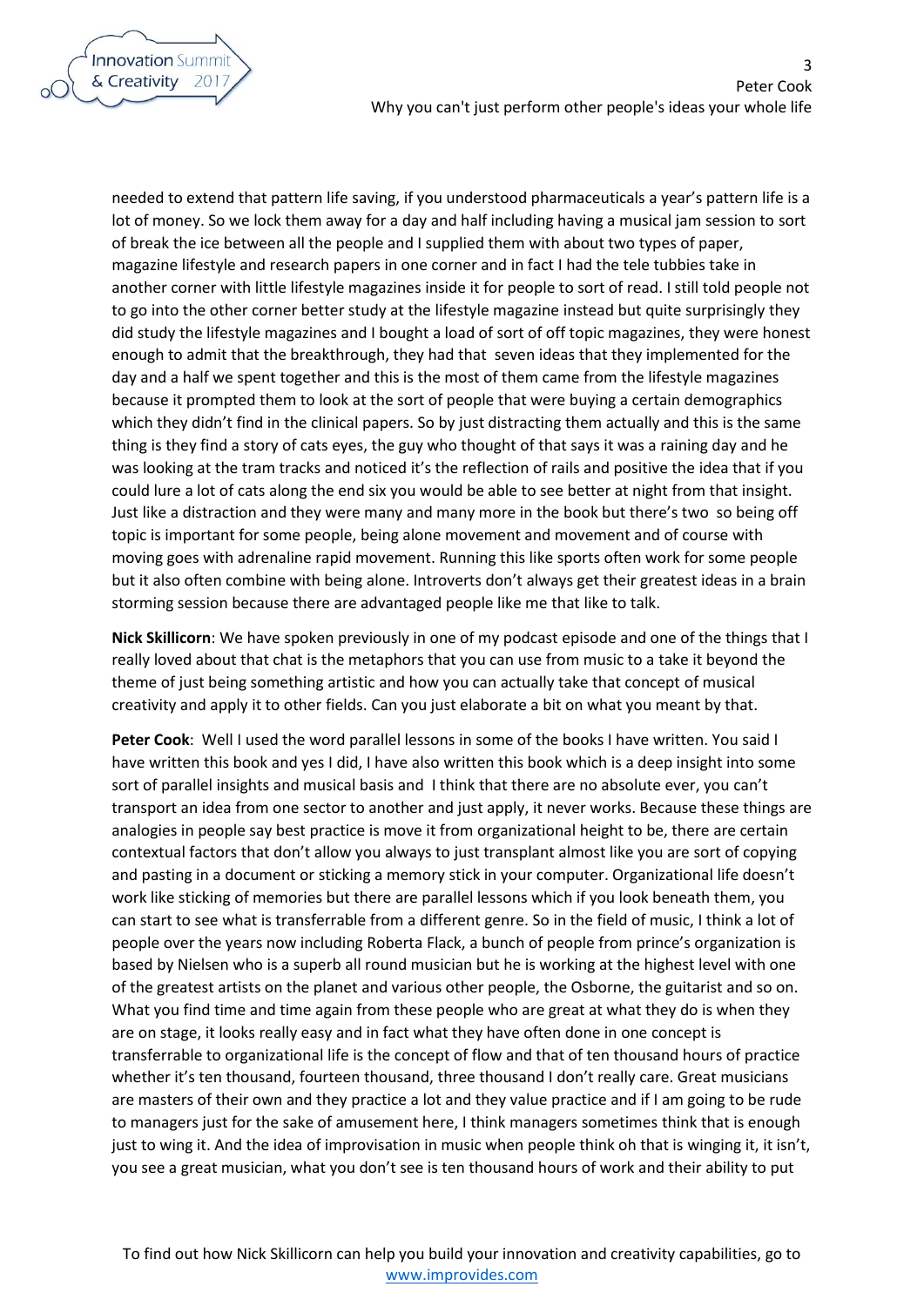themselves in a site of effortless mastery now I think that is very transferable to managers, managers are not so keen on practice because they think that is for dummies. So managers could do deliberate practice and I know that Nick you might make a big point of separating the idea of deliberate practice from just banging the head against the wall and practicing the wrong moves, it's not gold if you don't practice the wrong shots you will not get better.

**Nick Skillicorn**: You are very good at doing the wrong shot.

**Peter Cook:** Exactly, so I think that's one transferrable parallel, is the idea of deliberate practice, an immersion in your art and being great at it rather than thinking. a lot of managers don't ever study management, it disappoints me that I get to manage this a lot of time and I go " I love your work with Oozy Osborne you know I love your work with Prince and George Clinton and this is great" and I go I want to know what you know about Tom peters or Charles Handy and they can repeat the word of the beginning of rhapsody to you but they haven't read the great books of business gurus like that and they should know Charles Hendy's lyrics, they should know what Tom Peter has said about business excellence and they should really know but unfortunately, they know more about queen lady gaga and things like that, I think its slightly disappointing, they should practice more.

**Nick Skillicorn**: One thing on this concept of practice that I would like to pick your brains on, it might be a bit off topic but let's see where it goes. It's this concept of performance versus creative interpretation and it's something that is very clear in my view and in certain artistic pursuits especially in music where sometimes you are just performing someone else's creative output and this might just be more true in something like a symphony where you need to stick to the rigid plan and then somewhat something like a band or a jazz player where there is more room to interpret but does every musician need to go through the basis of performing someone else's idea before they can start producing their own ideas or is there room for both and probably then seeing how you can transfer that into innovation

**Peter Cook:** I think it's a great question which at least gives me the breathing space to try and think of an answer which proves that this interview is live because we do know there were no prepared questions am flannelling a bit, I am going to answer with the title of an album because the answer to your question is definitely maybe. Because it's not only but also to quote my name Peter Cook the comedian, in some cases, I mean you look at the musicians and the playlist they try to play and managing around ten years and sometimes they get better on some part they are still trying that ten years later and they never escape from just being a repeat performance of that thing and I have just come back last night from a jam session where I have heard most of those songs done far worse than the records and in one or two cases far better. So actually the idea of practicing and building on other people's art form can actually strike a lock into being a repeat performance. The best performance takes a piece of this, take a piece of that, take a piece of the other and they synthesize that and then they build upon that and they create their own style. If we would use an example of that, I mean Prince's "so I love" bless his soul, is a great song and someone like Jimmy Hendrix who is his Godfather took a piece of funk, took a piece of soul, took a piece heavy metal, he didn't just follow his grandfather's of using the effect of pedals to singing, he turned it upside down to see what they would do. So he had this experimentation and then from that eventually with thousands of hours of practice, a real style emerges. And Jimmy Hendrix style, you can hear Centari, you can hear prince, you can hear James brown in his dance and vocal styles, you can hear a lot of guitars, but it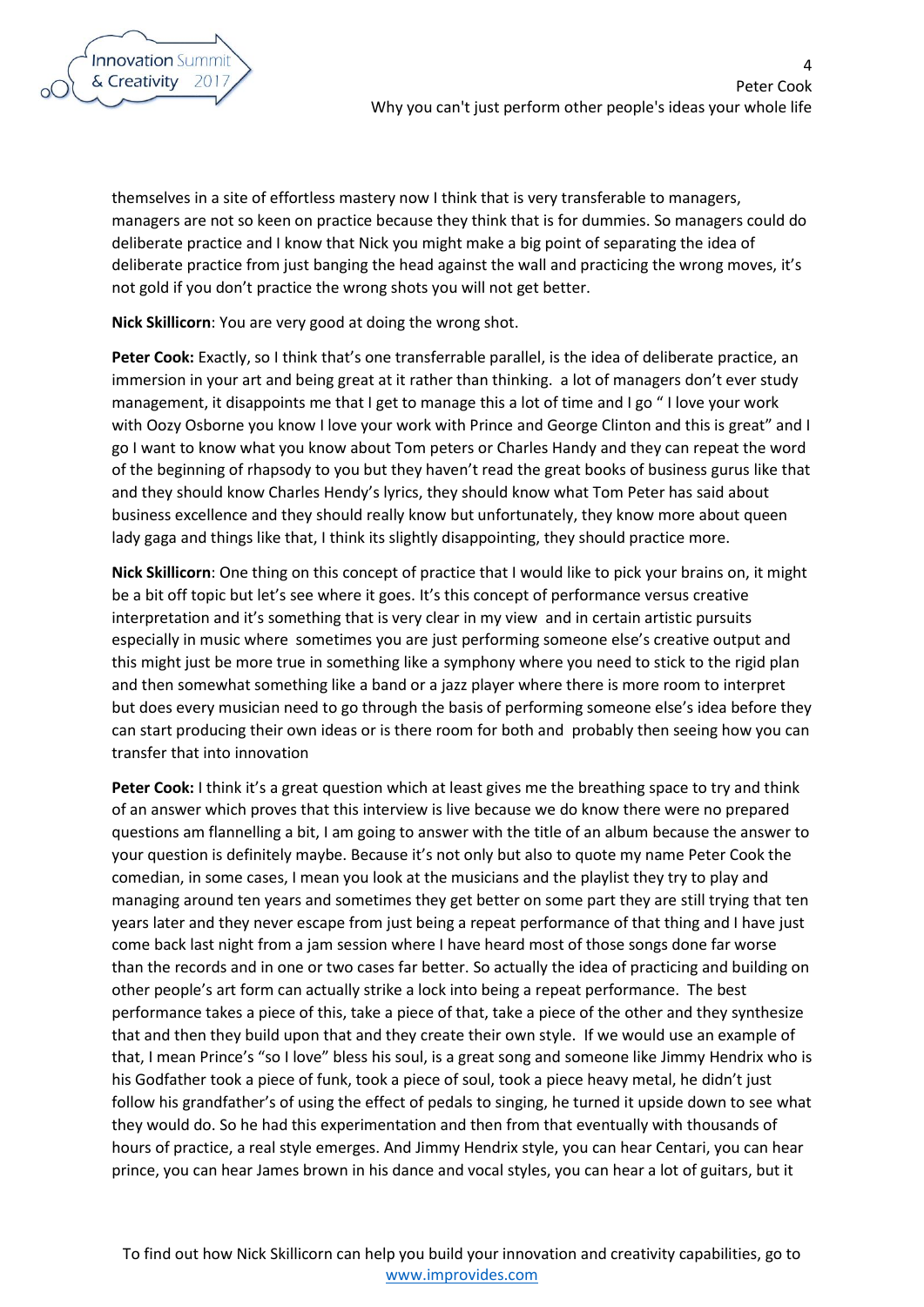

isn't all just a repeat performance, it's been turned to something new. In the book I talked about Michael Curtin, professor Michael Curtin's ideas of adapters versus innovators. Adapters improve the world, they take the glasses and think there's something not quite as, it should have a USB attachment or something or whatever they do, they come as a bit weird but they find a better way of perhaps you want travelling glasses, they follow up with something some form of small improvements but they don't transform the glasses. The innovators which Michael Curtin talked about you know rethink glasses and pat contact lenses are slightly more innovative ways of thinking about glasses. So those in business actually we have a depth of adaptation in terms of continuous improvement of course that makes you a lot of money because the other stuff is risky. But the truly transformative thing that change our lives like canals in the century around the 18 century, can remember the century it was on, those things transform the way we live our lives and the chimneys in the united kingdom where a massive transformer because certainly people didn't have to live in the same room. Where is all before they had to have together all tribes and sort of Chinese, so those disruptive innovative things tend to be, they come from the innovators, the people who take what's great and just build upon it and transform it. Prince I think is a great disrupter and innovator whereas Eric Clapton bless his soul, brilliant guitarist but he is a baby king with better lightning. I hope the he is not listening; I don't mean that in the blue, He has taken a lot of baby king's flying, perfected it, put a brand on top of it and made it popular where it sold a lot of records. And the adapters tend to rule the earth, because they sell lots of records which the innovators can't in fact you know paint themselves into a corner. Is one of the risks of being an innovator? I have drifted hugely and that answers the question.

**Nick Skillicorn**: It's great and I love those examples. Let's take it to the next stage and talk about innovators and innovation in companies, from your experience and the work that you do, what sort of challenges do companies come to you with and how do you help them overcome this challenges.

**Peter Cook**: Well on the human dynamic side, they come to me with all sort of problems that keep people awake at night, is the headline that I use. They are wicked problems, they are not sort of how to buy a new pencil sharpeners, you know that's a sourcing problem, you get into the catalogue and find that, that's a simple problem but there are ones which are worrying, they are usually long term and strategic. Importantly there are some good reasons to hire someone like me, an external person and some bad reasons. The bad reasons are because you know you just can't be bothered to do it yourself, but the good reasons are so close to this problem that nobody can see between the wood and the trees and so they need someone to take it upon and find out what the real problem is and not the one that is presenting itself. So the first thing I do is to understand what is the problem that if they fix it would actually make them a lot of money and make them happy, Whatever it is they are looking for, there's usually some complexity analysis before you can just lead to a solution. It's not problems solution problems, these are things like world peace not perhaps that peace but going on that way but they are going on that way where there are no easy answers, everyone in the organization is so close to it that, they can't see it, what they are doing and they need someone to who can help them pick it and see what is written beneath and where Is the point of entry where is the elegant place we can make progress, because a wicked problem you cants always solve but can resolve it so you can move to a better place. My analogy for this is like a rot in a carpet, you got a rot in the carpet, you can move it somewhere else, you cannot get rid of the rot unless you take the carpet out and take a piece off and relay it. When an organization is trying to move the rot around

5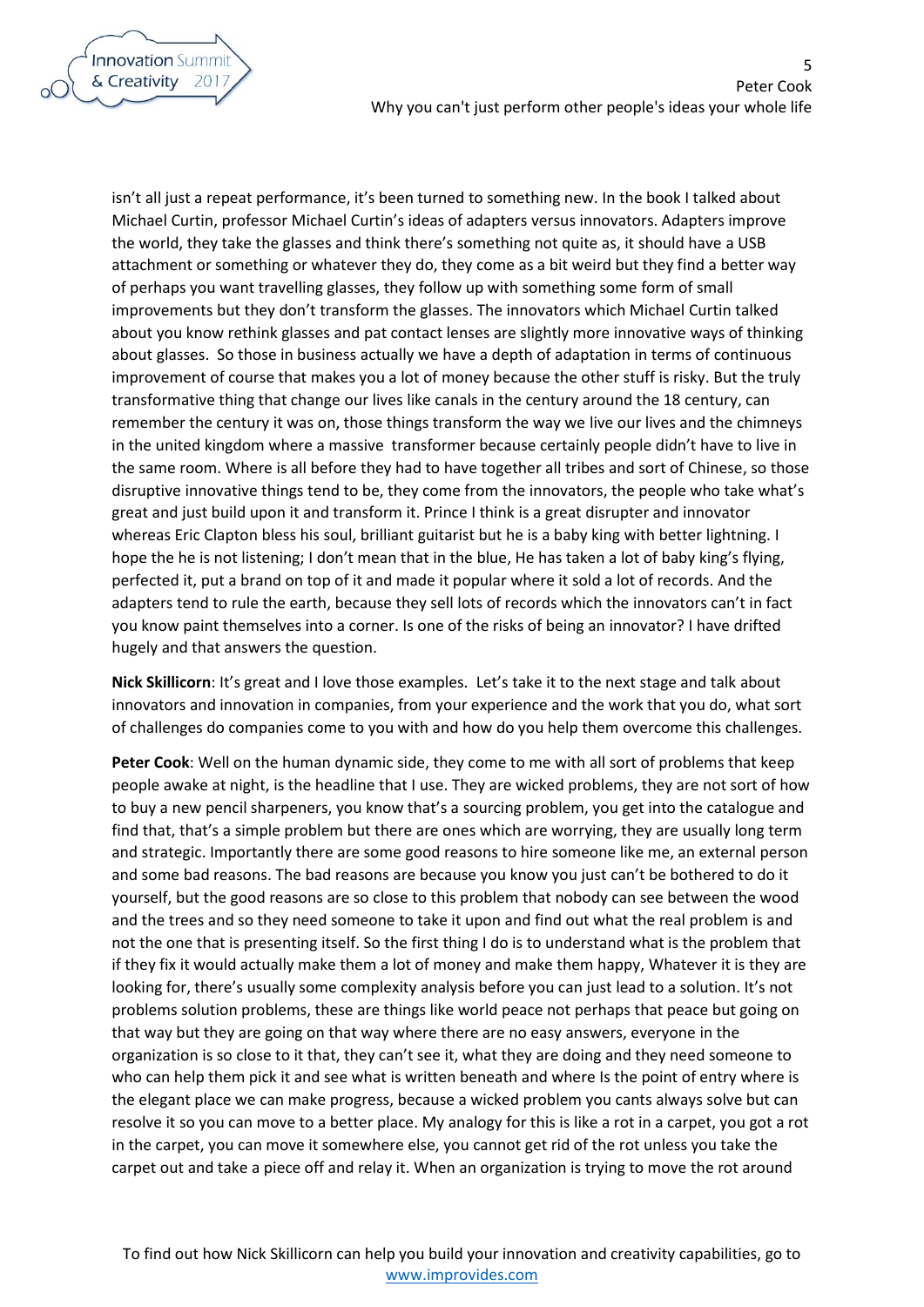6



the carpet by moving the problem from HR to IT that fixes the problem of the HR and makes the problem of the IT worse. It doesn't fix the problem of the organization, it doesn't bring a return on investment usually the organization cannot re lay the carpet, it's like starting over again but there are things that they can do that makes it more elegant, makes it better to handle and that is the sweets of dealing with wicked problems. So that's the warming of what I do the simple answer to describe the sort of academy of rock and science. Some says that we want to boost energy on creativity and innovation, how do we lead a company that becomes that makes innovation more probable, more likely, more frequent can you give us some sort of a live master class on this usually with some guitars and example and usually with the engagement of people, I get people involved, I get them to learn to improvise, I might get for example to play jazz or blues with a little bit of assistance and the band, here's two typical examples, one is long term provoking catalyzing supporting facilitating quite clever not easy to describe in a seminar like this but on one hour seminars, there are tons of them on YouTube, so the best advice I can give people is go and have a look on my YouTube channel which is academyofrock and you will see some examples of what I actually do in one hour, two hours sorts of seminars format where we are trying to digest all this academic wisdom down to a couple of hours or might be a day if they want to spend a bit longer time on it.

**Nick Skillicorn**: We are coming up to the end of this session but one thing I want to leave the audience with that I ask all the experts for, if you can give one piece of actionable insight or one tip that people can try out either today or this week to improve their personal creativity or embed innovation in their company, what would it be,

**Peter Cook**: Get off your computer; I am saying this to the young people. I have a twenty two year old and a twenty year old son at the university and they are addicted to these things that we are sitting in front of and I am also addicted to them but get them by, go for a walk, go for a bath if you can't do that because the bath is the three B's, the bedroom, the bath and the bar, I am not going to describe what happens in the bedroom but go and go and have a shower because this shower works sometimes just get yourself away from this dam computer from time to time. I cycle a lot, I need the exercise, I swim a lot, I get some of the greatest ideas after I am gone about sort of fully on things. so get out more, it's the simple thing that they can do this afternoon, don't be attached to the computer

**Nick Skillicorn**: And then we are going to get all of the links to your resources in the description below but where can people go to find out more about what you do,

**Peter Cook:** The quickest way to do this is to Google me and if you Google peter cook human dynamics, you will come up with my sensible work, I am saying that, very grab it, that's my catalytic work, the stuff I didn't really describe and if they Google peter cook academy of rock, they will find keynotes, master classes and a whole lot of other stuff and of course if you go on Amazon there is an Amazon page for the books, I even have a provocative very short read about what you can learn from HR from punk rock, very short books I don't have them on pages long but it took longer to write and six leadership and rock and roll important conversation between sex and leadership got into trouble with Pfizer because they feel it's a book about sex but I haven't got rid of that. If you put sex leadership into Google you will get very different answers so don't do that.